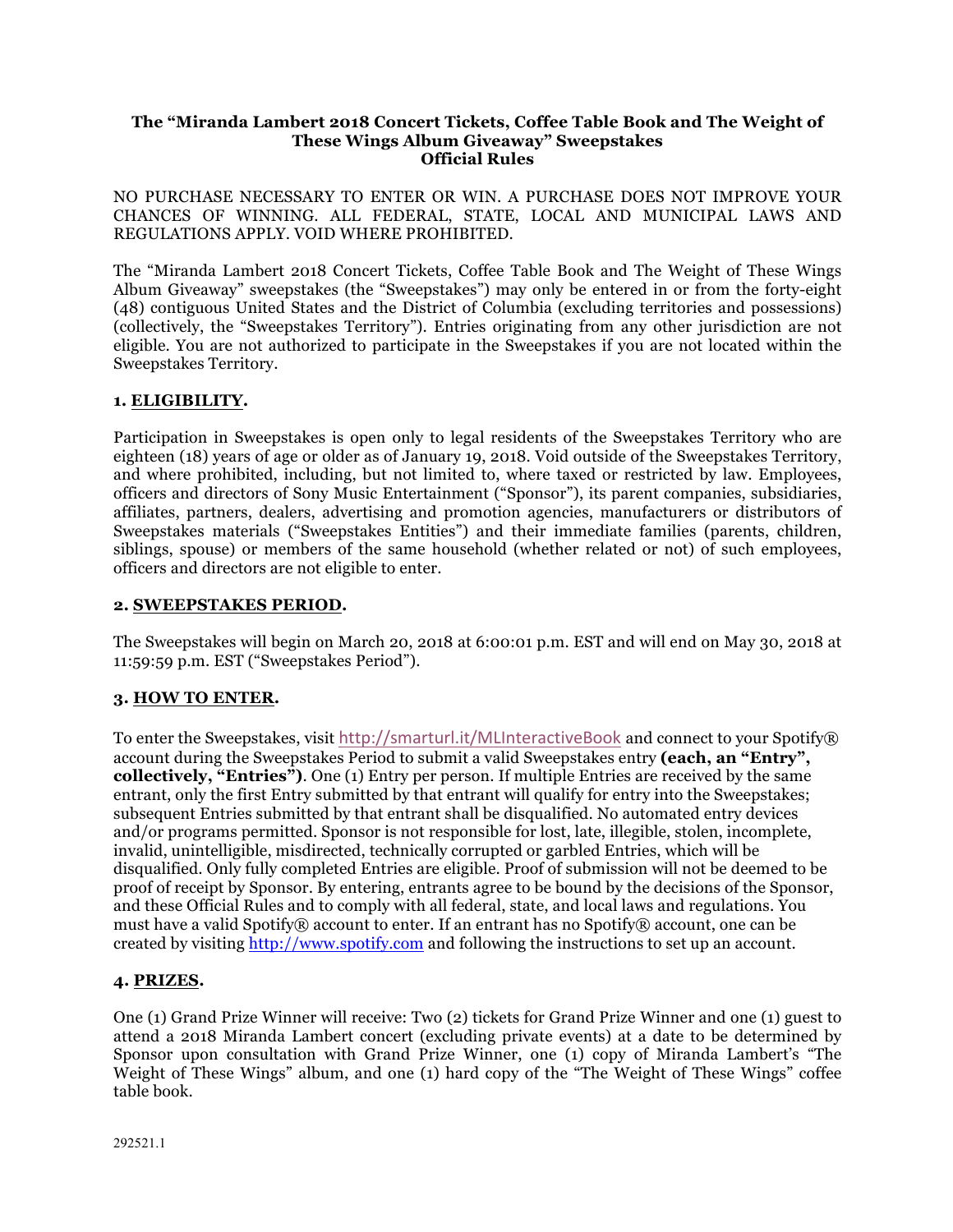ENTRANTS AND GRAND PRIZE WINNER HEREBY ACKNOWLEDGE AND AGREE THAT TRAVEL AND TRANSPORTATION TO AND FROM THE CONCERT STATE, CITY AND VENUE IS NOT INCLUDED IN THE PRIZE AND WILL NOT BE PROVIDED.

Two (2) First Runner-Up Winners will each receive: One (1) pink Crosley record player and one (1) copy of "The Weight of These Wings" on vinyl.

Five (5) Second Runner-Up Winners will each receive: One (1) hard copy of the "The Weight of These Wings" coffee table book and one (1) copy of "The Weight of These Wings" album.

For purposes of these Official Rules, the Grand Prize Winner, The First Runner-Up Winners and the Second Runner-Up Winners shall collectively be referred to as "Winners" and each individually as a "Winner".

The approximate retail value ("ARV") of all prizes combined (collectively, the "Prize") is Four Hundred and Fifty U.S. Dollars (\$450.00). The ARV of the Prize represents Sponsor's good faith determination. That determination is final and binding and cannot be appealed. If the actual value of the Prize turns out to be less than the stated ARV, the difference will not be awarded in cash. Prize is non-transferable. No substitutions or cash redemptions provided that the Sponsor reserves the right to substitute the Prize in whole or in part for a Prize of equal or greater value in the event that any component of the Prize is unavailable for any reason. Prize may not be sold, bartered or transferred. Prize does not include any additional expenses, including, but not limited to travel, transportation, incidentals, meals, telephone charges, travel insurance, souvenirs, transportation, federal, state and local sales or other taxes and surcharges which are the sole responsibility of each Winner.

All Winners and the Grand Prize Winner's guest must be at least eighteen (18) years of age as of January 19, 2018 and will be required to sign, have notarized, and return an Affidavit of Eligibility and Liability/Publicity Release within four (4) calendar days of Prize notification. If any Winner or guest is younger than the age of majority in his/her state or province of residence as of January 19, 2018, then such individual's parent or legal guardian must provide written permission allowing the Winner to accept the Prize and the Affidavit of Eligibility and Liability/Publicity Release must be signed and submitted by a parent or legal guardian. If a Winner rejects his/her Prize or in the event of noncompliance with these Official Rules and requirements, such Prize will be forfeited and an alternate Winner may be selected from all remaining eligible Entries. Upon any Prize forfeiture, no compensation will be given. The Grand Prize Winner's guest cannot be changed after the Affidavit is received by Sponsor. If any Winner rejects his/her Prize or in the event of noncompliance with these Sweepstakes Official Rules and requirements, such Prize will be forfeited and an alternate Winner may be selected from all remaining eligible Entries. Upon any Prize forfeiture, no compensation will be given.

# **5. RANDOM DRAWING/ODDS.**

The Winners will be selected in a random drawing from all eligible Entries on or around May 1, 2018. The drawing will take place at the executive offices of Sony Music Nashville, 1201 Demonbreun St. Nashville, TN 37203-3195. The odds of winning depend on the number of eligible Entries received. The Winner will be notified by email and if any Winner cannot be contacted within one (1) calendar day of first notification attempt, the Prize will be forfeited and an alternate Winner may be selected from all remaining eligible Entries. By entering the Sweepstakes, entrants fully and unconditionally agree to be bound by these Official Rules and the decisions of Sponsor, which will be final and binding in all matters relating to the Sweepstakes.

# **6. CONDITIONS.**

**All federal, state, provincial and local taxes are the sole responsibility of the Winners.** Participation in this Sweepstakes and acceptance of Prize constitutes Winners' and the Grand Prize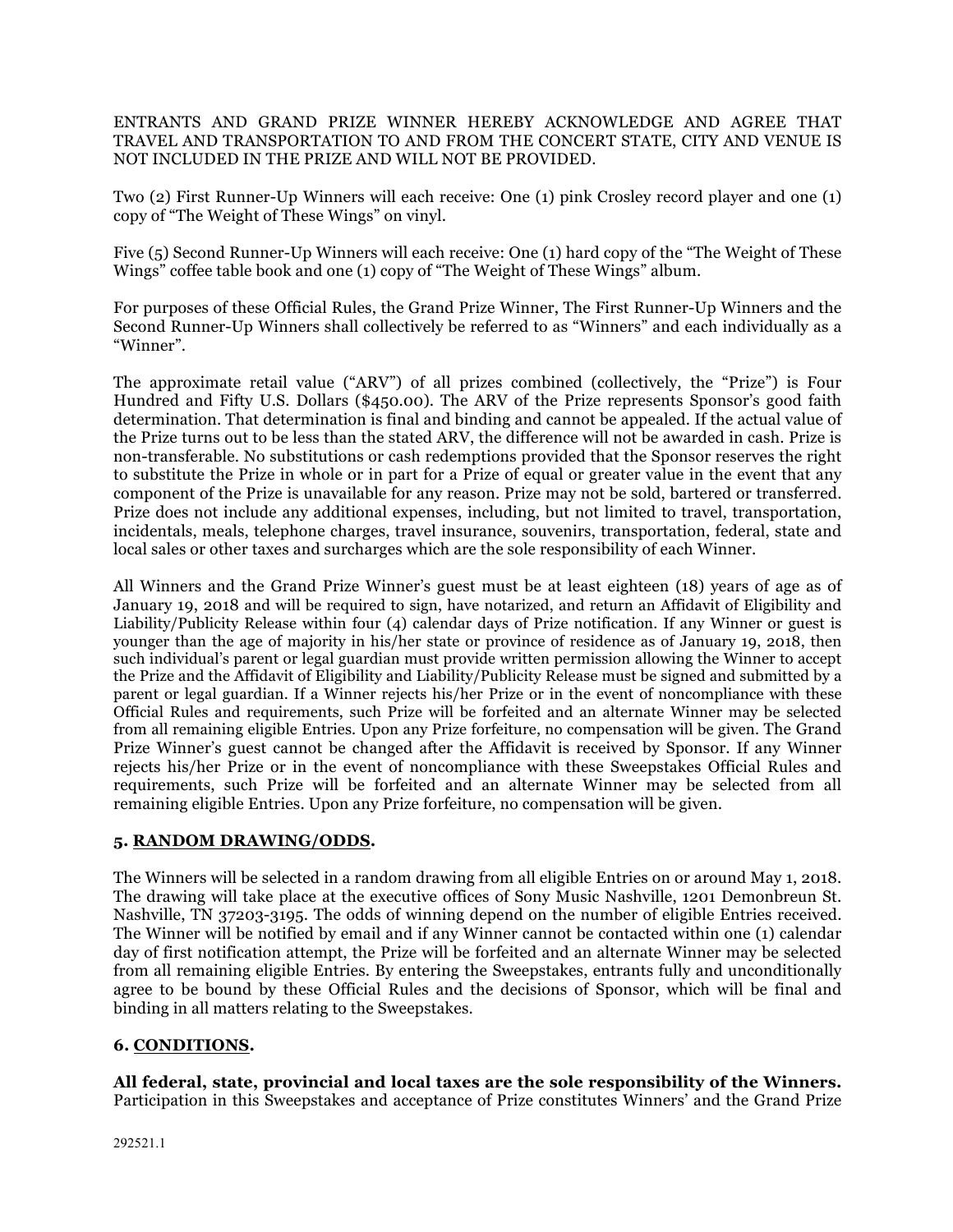Winner's guest's permission for Sponsor to use their name, address (city and state), likeness, photograph, picture, portrait, voice, biographical information and/or any statements made by Winners and the Grand Prize Winner's guest regarding the Sweepstakes or Sponsor for advertising and promotional purposes without notice or additional compensation, except where prohibited by law. By participating, entrants, guest and Winners agree to release and hold harmless Sponsor, Sweepstakes Entities and their respective advertising and promotion agencies, parent companies, subsidiaries, affiliates, partners, representatives, agents, successors, assigns, employees, officers and directors ("Released Parties"), from any and all liability, for loss, harm, damage, injury, cost or expense whatsoever including without limitation, property damage, personal injury and/or death which may occur in connection with, preparation for, travel to, or participation in Sweepstakes, or possession, acceptance and/or use or misuse of Prize or participation in any Sweepstakes-related activity and for any claims based on publicity rights, defamation or invasion of privacy and merchandise delivery. Released Parties are not responsible if the Sweepstakes cannot take place or if any Prize cannot be awarded including, but not limited to due to travel cancellations, delays or interruptions due to acts of God, acts of war, natural disasters, weather or acts of terrorism. Entrants who do not comply with these Official Rules or attempt to interfere with this Sweepstakes in any way shall be disqualified. There is no purchase or sales presentation required to participate. A purchase does not increase odds of winning.

## **7. ADDITIONAL TERMS.**

In the case of dispute as to the identity of any entrant, the Entry will be deemed to have been submitted by the Authorized Account Holder of the email account associated with the winning Entry. "Authorized Account Holder" is defined as the natural person to whom an email account is assigned. Any potential Winner may be requested to provide Sponsor with proof that such Winner is the Authorized Account Holder of the email account associated with the winning Entry. Any other attempted form of Entry is prohibited; no automatic, programmed, robotic or similar means of entry are permitted. Released Parties are not responsible for technical, hardware, software, telephone or other communications malfunctions, errors or failures of any kind, lost or unavailable network connections, web site, Internet, or ISP availability, unauthorized human intervention, traffic congestion, incomplete or inaccurate capture of Entry information (regardless of cause) or failed, incomplete, garbled, jumbled or delayed computer transmissions which may limit one's ability to enter the Sweepstakes, including any injury or damage to participant's or any other person's computer relating to or resulting from participating in this Sweepstakes or downloading any materials in this Sweepstakes. Sponsor reserves the right to cancel, terminate, modify, extend or suspend this Sweepstakes should it determine (in its sole discretion) that a virus, bug, nonauthorized human intervention, fraud or other causes beyond its control corrupt or affect the administration, security, fairness or proper conduct of the Sweepstakes. In such case, Sponsor will select the Winners from all eligible Entries received prior to and/or after (if appropriate) the action taken by Sponsor. Sponsor reserves the right to disqualify any individual it finds, in its sole discretion, to be tampering with the entry process or the operation of the Sweepstakes or website. Sponsor may prohibit an entrant from participating in the Sweepstakes or winning a Prize if, in its sole discretion, it determines that said entrant is attempting to undermine the legitimate operation of the Sweepstakes by cheating, hacking, deception, or other unfair playing practices (including the use of automated quick entry programs) or intending to annoy, abuse, threaten or harass any other entrants or Sponsor's representatives. Sponsor reserves the right not to award any or all Prize, or to cancel, terminate, modify, extend or suspend this Sweepstakes without liability in the event an insufficient number of eligible Entries are received.

CAUTION: ANY ATTEMPT BY AN ENTRANT TO DELIBERATELY DAMAGE ANY WEBSITE OR UNDERMINE THE LEGITIMATE OPERATION OF THE SWEEPSTAKES MAY BE A VIOLATION OF CRIMINAL AND CIVIL LAWS AND SHOULD SUCH AN ATTEMPT BE MADE, THE SPONSOR RESERVES THE RIGHT TO SEEK DAMAGES FROM ANY SUCH PERSON TO THE FULLEST EXTENT PERMITTED BY LAW.